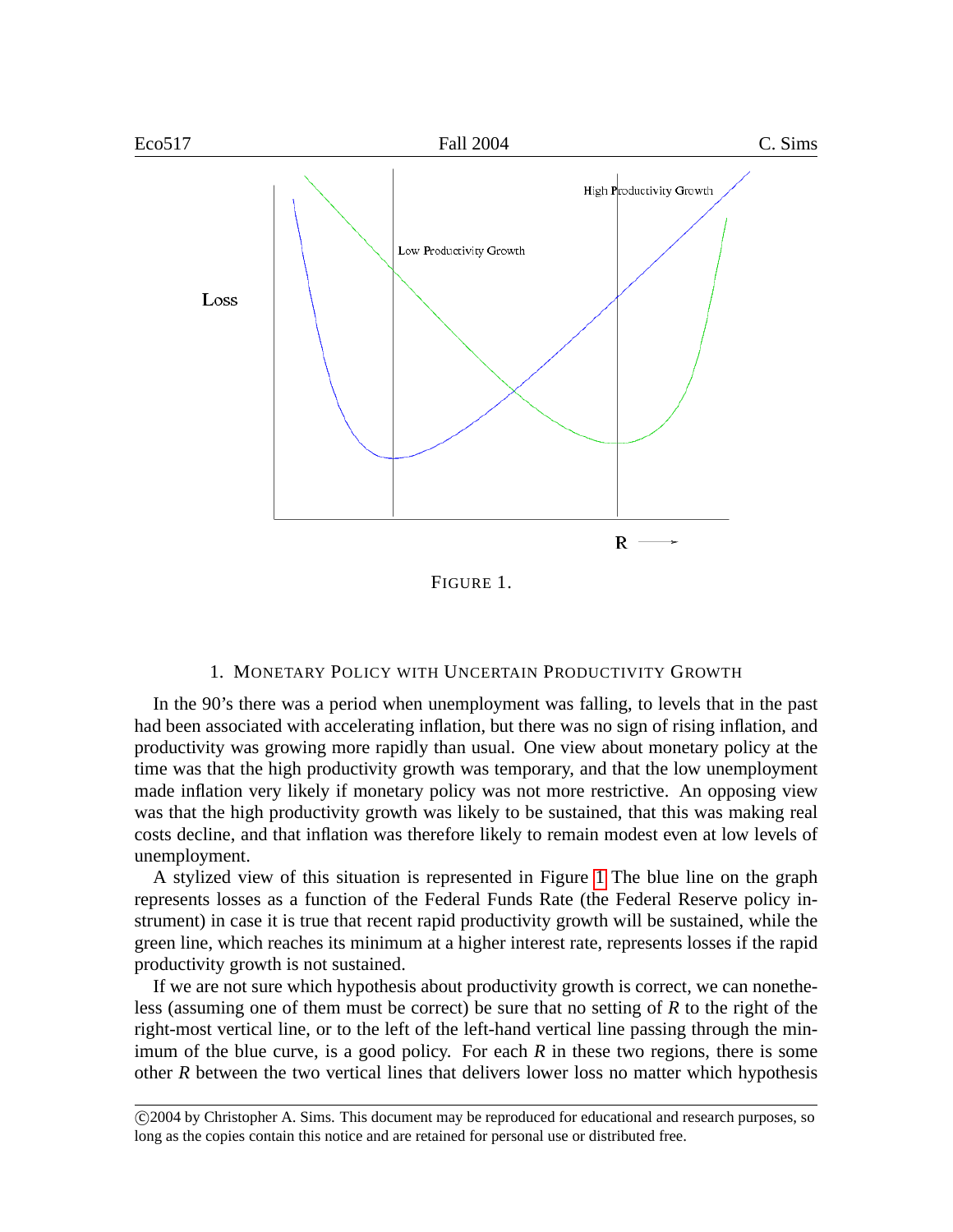is correct. The general term for policies like those between the two vertical lines (i.e., undominated policies) is "admissible", with the policies outside the admissible interval termed "inadmissible".

Common sense tells us that we should choose an *R* nearer the right-hand vertical line if we think productivity growth is likely to drop back to lower levels, while we should pick an *R* closer to the lower end if we think productivity growth is likely to continue at recent high levels. Furthermore, if we observe new data that tell us something about which hypothesis is true — for example, if we get data on the current quarter's productivity growth rate — we should adjust our beliefs about the relative likelihood of the two hypotheses and adjust our choice of *R* accordingly.

Decision theory formalizes the process of assessing likelihoods and adjusting decisions in the light of evidence. Statistical inference is the component of the decision process that involves adjusting beliefs in the light of newly observed data.

If the decision process were as simple as this stylized example, there might be little gain from describing it formally with mathematics. The actual monetary policy formation process involves many sources of uncertainty, discussion among many people, and assessment of evidence from many sources. It is therefore worthwhile to have a clear view of the logical framework of the decision process and of how, at least in principle, evidence from all sources and assessments of the consequences of various courses of action ought to interact as decisions are made.

# 2. PROBABILITIES AND EXPECTATIONS IN A DECISION PROBLEM

Suppose we plot all the pairs of loss function values available on the graph in figure [1.](#page-0-0) The result would look like figure [2.](#page-2-0) The lines extending perpendicularly out from the *L<sup>p</sup>* and  $L_t$  axes correspond to the two vertical lines in figure [1.](#page-0-0) The negatively sloped curve connecting them is the set of undominated loss-pairs that can be achieved with various settings of *R*. Clearly, just as in the similar diagram that arises in intermediate microeconomic-theory discussion of consumer theory, every one of the points on this curve corresponds to a tangent line, like the one that has been drawn in on the figure. Such a line will be a linear function, of the general form shown on the figure —  $p_p L_p + p_t L_t = A$ . The line will be unaffected if we multiply this equation by any non-zero constant, so we might as well normalize by requiring that  $p_p + p_t = 1$ . The point at which the line touches the curve clearly is the point that minimizes  $p_p L_p + p_t L_t$  in the set of available loss pairs.  $p_p$  and  $p_t$  are **probabilities** on the "persistent" and "temporary" hypotheses, and the value *A* on the right-hand side of the equation is the **expectation** of losses for that choice of interest rate and the  $p_p$ ,  $p_t$  probabilities.

It is clear in this simple example that every choice of *R* that is not dominated can be described as minimizing expected loss for some choice of probability weights. We might choose an *R* that delivers a point on the losses curve without bothering to compute the corresponding *p*'s and expected losses. On the other hand, even if we had done so, it might be useful to compute the *p*'s and the *A* (expected loss) as a check on whether our choice was actually reasonable.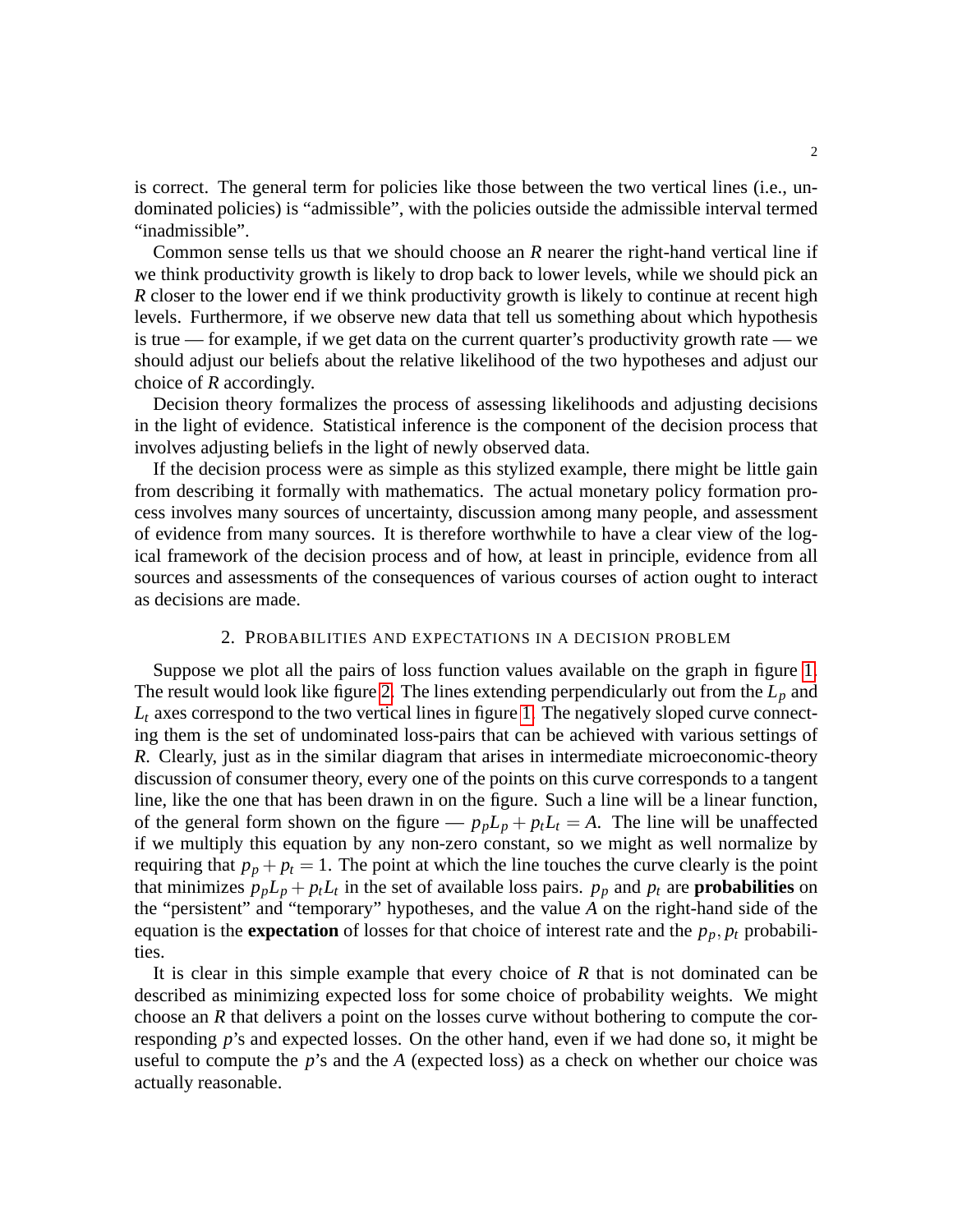

<span id="page-2-0"></span>Loss if tech growth persistent



The result here, that admissible decisions can be represented as minimizing expected losses under some set of probability weights, is true under quite general conditions. It underlies one main interpretation of probability theory, that probabilities are weights on uncertain prospects that underly optimal decisions.

Note that we have not introduced any notion of repeated trials or of frequencies of occurrence in arriving at this interpretation of probability.

### <span id="page-2-1"></span>3. PROBABILITY FROM ARBITRAGE-FREE PRICING IN COMPETITIVE MARKETS

Suppose we have a set *S* of possible states of the world, or contingencies, and we have a set of N securities with yield functions  $y_j : S \to \mathbb{R}$ ,  $j = 1, ..., \infty$ . A yield function describes the dollar return,  $y_i(\omega)$  that security *j* delivers when the state of the world turns out to be  $\omega \in S$ . We don't know what the state of the world will turn out to be, so we don't know what the yields on the securities will be. Now suppose these securities are sold on a competitive market, where each market participant sees the opportunity to buy or sell arbitrary amounts of any of the securities at the market price. In fact, we will assume that any participant can create new securities whose yields are of the form  $z = \sum a_j y_j$ , where the  $a_j$  are arbitrary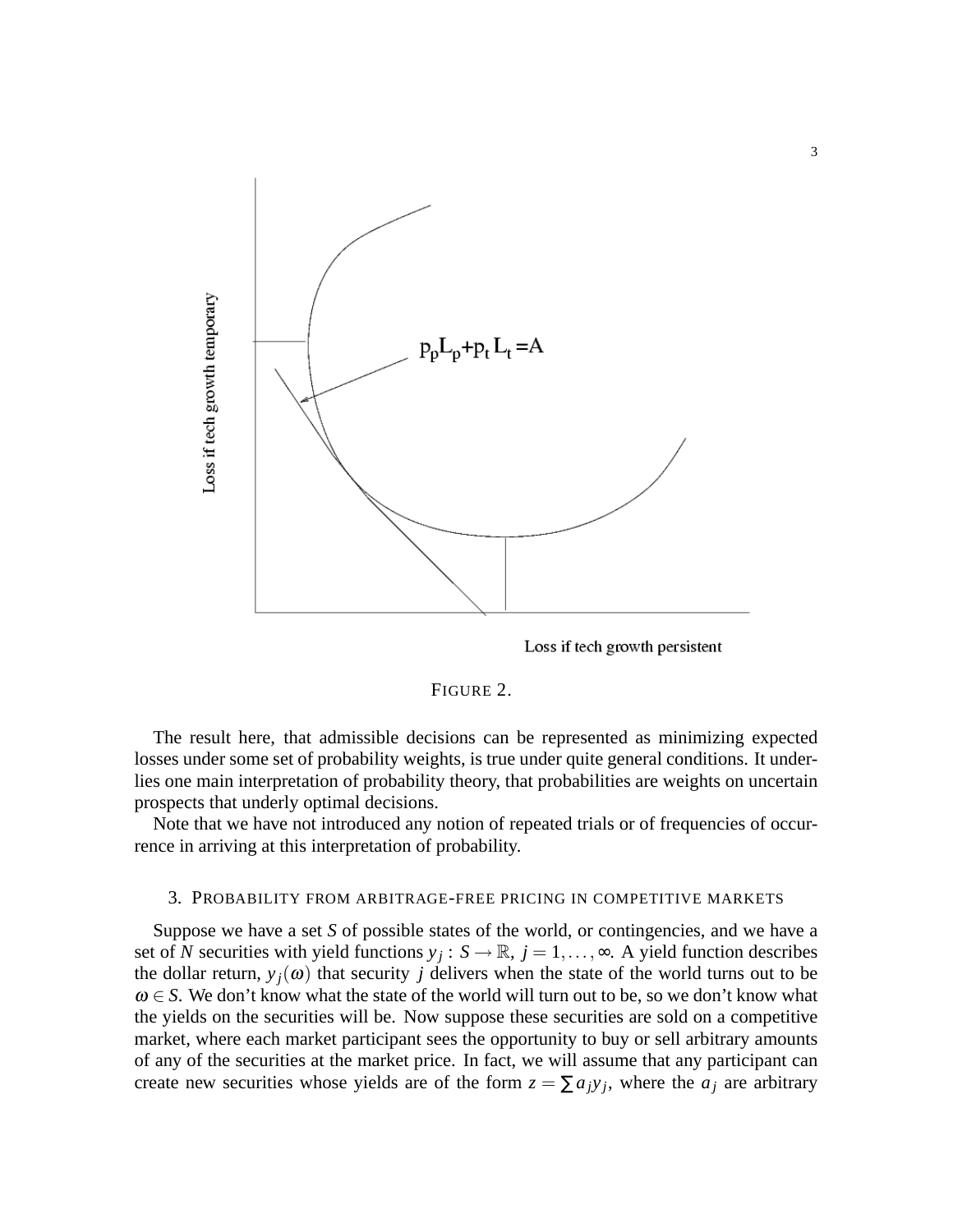positive real numbers, and sell or buy the new securities at market prices. Let *P* be the function that maps a security's yield function *z* into its market price  $Q(z)$ .

If this market is to function as we have hypothesized, it must not allow arbitrage. This requires in turn that it must be linear, i.e. that if  $z = \sum a_j y_j$ ,  $Q(z) = \sum a_j Q(y_j)$ . If instead we had  $Q(z) > \sum a_i Q(y_i)$ , someone could buy  $ka_i$  units of each of the *N* securities and sell *k* units of the *z* security, paying the yield on the *z* security from the earnings on the  $y_i$  securities. The profits from this transaction could be made arbitrarily high by picking *k* arbitrarily large. A similar arbitrage opportunity would arise if  $Q(z) < \sum a_i Q(a_i)$ , except to exploit this one would buy the *z* security and sell the  $a_j$  securities. We also require that, so long as  $z(\omega) > 0$ for all  $\omega \in S$ ,  $Q(z) > 0$ . Otherwise it is possible at no cost to guarantee a positive return, so again profits can be made arbitrarily high.

Finally, suppose it is possible to construct, from linear combinations of the  $y_j$ 's, a security whose yield is constant across  $S$  — that is, a risk-free security. Then since we can scale securities any way we like and still price them, we can construct a security with yield  $x(\omega) \equiv$ 1, and set  $\Phi = Q(x)$ .  $\Phi$  is what is usually called the risk-free discount factor, and  $\Phi^{-1}$  the risk-free gross interest rate. The function defined by  $E[y] = Q(y)/\Phi$  then has most of the properties of mathematical expectation. If *S* is a finite space with *M* elements, and if  $N \ge M$ , with the  $y_j$  functions linearly independent, we can price, for each  $\omega_i \in S$ , a security with yield  $e_i$  defined as  $e_i(\omega_i) = 1$ ,  $e_i(\omega_j) = 0$ ,  $j \neq i$ . If we set  $p(\omega_j) = E[e_i]$ , the *N*  $p(\omega_j)$ 's will be non-negative and sum to one, and *E* will be the expectation operator with respect to the probability defined by these weights. The probability we have arrived at this way is what as known in the finance literature as the **market measure** or **market probability**, and the *E* operator is called the **market expectation**.

This kind of probability arises not only with no connection to frequency or repetition but also with no reference to loss functions or decision theory. The market probability corresponds to the beliefs of no individual participating in the market and can be deduced from market data. In that sense it is "objective". But it will ordinarily not have the properties associated with probabilities based on frequencies. For example, it will generally be true that, if markets are observed repeatedly, the average observed value of  $z(\omega) - E[z]$  does not tend to zero as the number of repetitions we observe increases.

### 4. PHYSICAL PROBABILITY

Decision-theoretic probability and market probability both arise from beliefs, rather than being a measurable physical notion. There are two approaches to interpreting probability as a property of the physical world, as opposed to arising from people's beliefs.

One is to derive probability from considerations of symmetry. One may examine a coin carefully, weighing it, balancing it, etc., and expect to reach a conclusion as to whether it is "fair" — that is, equally likely to come up heads or tails when flipped properly. One can similarly check a standard six-sided die to verify that it is symmetric, and thus equally likely to land with any one of its six sides up.

The fairness of the coin or the die is then a physical fact about which there should not be differing beliefs (once the measurements are done). Decision-makers whose losses depend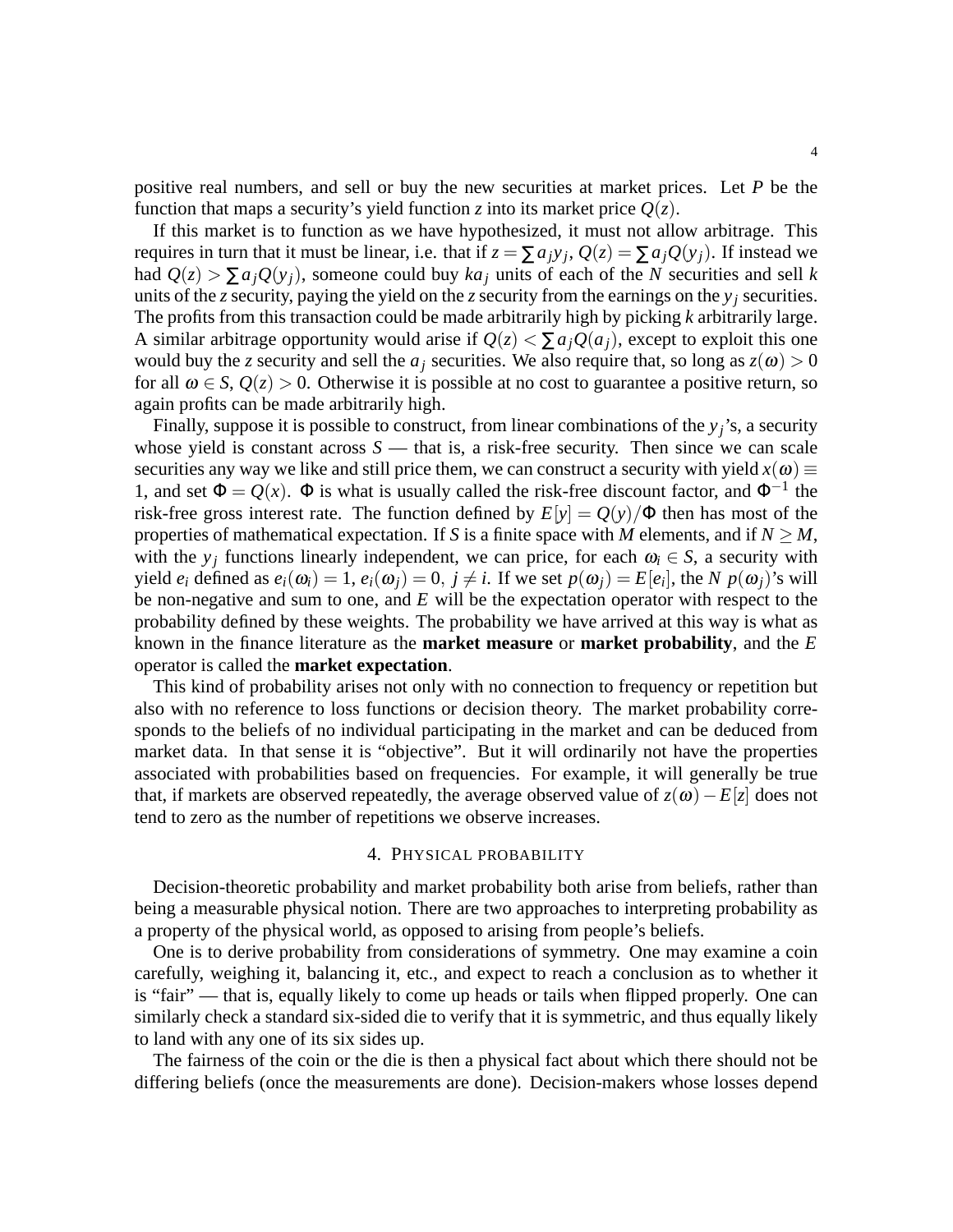on the outcome of a toss of this coin or die should weight each side of the die or coin equally in forming probabilities and expectations. The market should value securities that pay  $y_h$ when heads occurs and  $y_t$  when tails occurs exactly as it does securities that pay  $y_h$  when tails occurs and  $y_t$  when heads occurs.

If we can find a collection of non-overlapping subsets of *S* to which we give equal probability, we can then construct probabilities for more complicated sets that we can build from these elementary ones — e.g. the probability of a die coming up with a prime number on its face.

Another approach is to consider situations where there are many replicas of the state space *S*, indexed by  $t = 1, \ldots, \infty$  and where we will observe for each *t* the value of a function  $z_t$ defined on $S_t$ . If we assume that, for some collection of functions  $\{f_j\}$ ,  $T^{-1}\sum_{i=1}^{T}f_j(z_t)$  always converges to a limit as  $T \rightarrow \infty$ , we can treat the mapping from  $f_j$  to this limit as an expectation operator  $E[f_j]$ . It is not hard to see that this version of  $E$  must have the same properties we derived for market expectation in section [3,](#page-2-1) and therefore that we can generate probabilities from these averages as in that section.

Few would disagree with the idea that when the conditions allowing building probability from physical symmetry coniderations or from limiting frequencies are met, probabilities should be built that way. Furthermore, in characterizing scientific results it makes sense to maintain a clean distinction between such physically based probabilities and probabilities that do not have such a foundation. On the other hand, in most real-world decision problems most of the uncertainty has to be given weights without any possibility of appeal to such long-run frequencies or physical symmetry.

Some descriptions of the foundations of probability theory seem to imply that the interpretations we have given here are in conflict, as if they are mutually exclusive. In fact, there is no conflict at all between decision-theoretic interpretations of probability and the physical ones. Physical probabilities are, from the decision-theoretic perspective, a special case. Conflict only arises when physical probabilities are claimed to be the only legitimate type of probability.

Market probabilities are also understandable from a decision-theoretic perspective. In a competitive market with rational agents behaving according to the postulates of decision theory, it is possible to derive the form of the market probabilities from knowledge of the probabilities used by the individuals participating in the market (plus knowledge of their budget constraints and utility functions).

# 5. DEFINING PROPERTIES OF EXPECTATIONS AND PROBABILITIES

We can start from expectations and derive probabilities, or vice versa. In either case we begin with the space *S* of states of the world. For expectations, we then introduce a space *F* of functions  $f : S \to W$ , where *W* is a linear space. Functions defined on *S* are called **random variables.** <sup>[1](#page-4-0)</sup> The defining properties of an expectation operator  $E: F \to W$  are

<span id="page-4-0"></span><sup>&</sup>lt;sup>1</sup>Often, though, the term "random variable" is reserved for the case  $W = \mathbb{R}$ . When  $W = \mathbb{R}^n$ , f is often called a "random vector" or "vector of random variables"; when  $W = \mathbb{R}^{\mathbb{Z}^+}$  (the space of sequences of real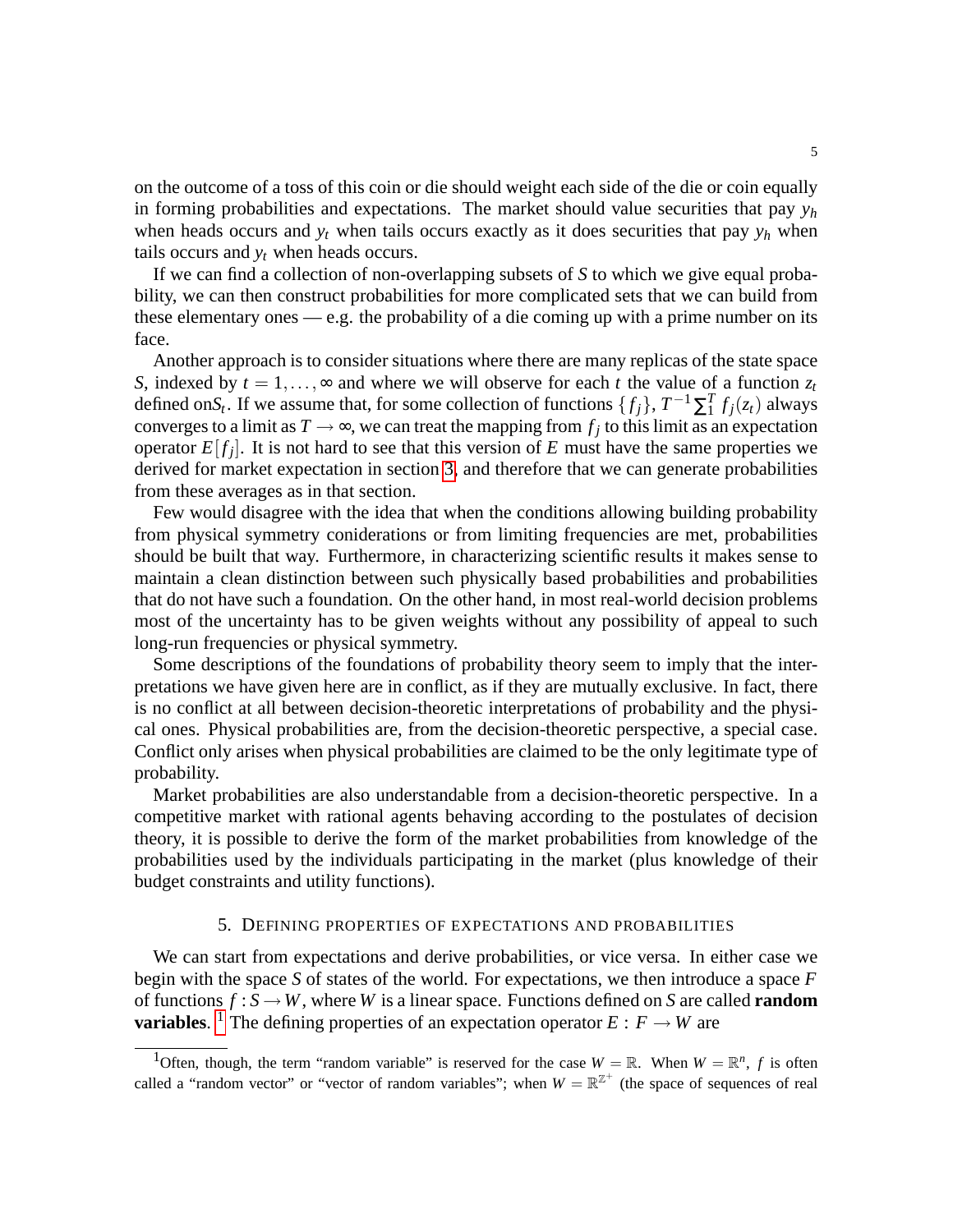- (1) *Ef* is defined for all  $f \in F$  and *F* is a linear space.
- (2) If *f* and *g* are each in *F* and *a* and *b* are real numbers,  $E[af+bg] = aEf + bEg$ .
- (3) If  $f(\omega) \ge 0$  for all  $\omega \in S$ ,  $Ef \ge 0$ .
- (4) If  $\forall (\omega \in S) f(\omega) = c$ ,  $Ef = c$ . (Sometimes this is written loosely as " $E[c] = c$ ".)
- <span id="page-5-0"></span>(5) If  $f_n \in F$  for every *n*, and if  $f_n(\omega) \to 0$  monotonically as  $n \to \infty$  for each  $\omega \in S$ ,  $E[f_n] \to 0$  as  $n \to \infty$ .

In order to connect expectation to probability we need one more condition, which we state here for the case where  $W = \mathbb{R}$ :

(6) For any  $f \in F$  the function  $f^+$ , defined by

$$
f^+(\omega) = \begin{cases} f(\omega) & \text{if } f(\omega) > 0 \\ 0 & \text{if } f(\omega) \le 0 \end{cases}
$$

is also in *F*.

This last condition and [\(5\)](#page-5-0) are not needed if we restrict ourselves to *S* with finitely many elements.

To start with probability, we begin with a family {F} of subsets of *S* rather than a family of functions on *S*. We require that  $\mathcal F$  be a  $\sigma$ -field, which means

- (1) If  $A_i$  is in  $\mathcal{F}$  for every  $i = 1, ..., \infty$ , then  $\bigcup_i A_i \in \mathcal{F}$ .
- $(2)$   $S \in \mathcal{F}$ .
- (3) If  $A \in \mathcal{F}$ , then  $A^c \in \mathcal{F}$ . ( $A^c$  is the complement of *A* in *S*.)

Then a probability measure on  $\mathcal F$  is a function  $P : \mathcal F \to [0,1]$  satisfying

- (1) For any  $A \in \mathcal{F}$ ,  $P[A] \geq 0$ ;
- (2)  $P[S] = 1;$
- (3) For any disjoint sets  $A, B \in \mathcal{F}$ ,  $P[A \cup B] = P[A] + P[B]$ ; (*A* and *B* disjoint means  $A \cap$  $B = \emptyset.$
- (4) If  $A_j \in \mathcal{F}$  for every integer *j*, then

$$
P\left[\bigcup_{j=1}^n A_j\right] \xrightarrow[n \to \infty]{} P\left[\bigcup_{j=1}^\infty A_j\right].
$$

We say a collection G of sets **generates** the  $\sigma$ -field  $\mathcal F$  if  $\mathcal F$  is the smallest  $\sigma$ -field containing G. The probability *P* corresponding to a given expectation operator *E* can be found as follows. Let G be the collection of all subsets of S of the form  $\{\omega \in S | f(\omega) < a\}$  for some  $f \in F$  and some real number *a*. Let  $\mathcal F$  be the  $\sigma$ -field generated by  $\mathcal G$  and define the probability of a set  $A \in \mathcal{F}$  to be  $P[A] = E[\mathbf{1}_A]$ , where  $\mathbf{1}_A$  is the indicator function for the set *A*. It can be shown that the assumptions we have made on *E* assure that indicator functions for these sets are in *F*. It will then be true that we can write

<span id="page-5-1"></span>
$$
E[f] = \int_{S} f(\omega) dP(\omega).
$$
 (1)

numbers), *f* is usually called a "discrete-time stochastic process"; and when  $W = \mathbb{R}^{\mathbb{R}^+}$ , *f* is usually called a "continuous-time stochastic process".